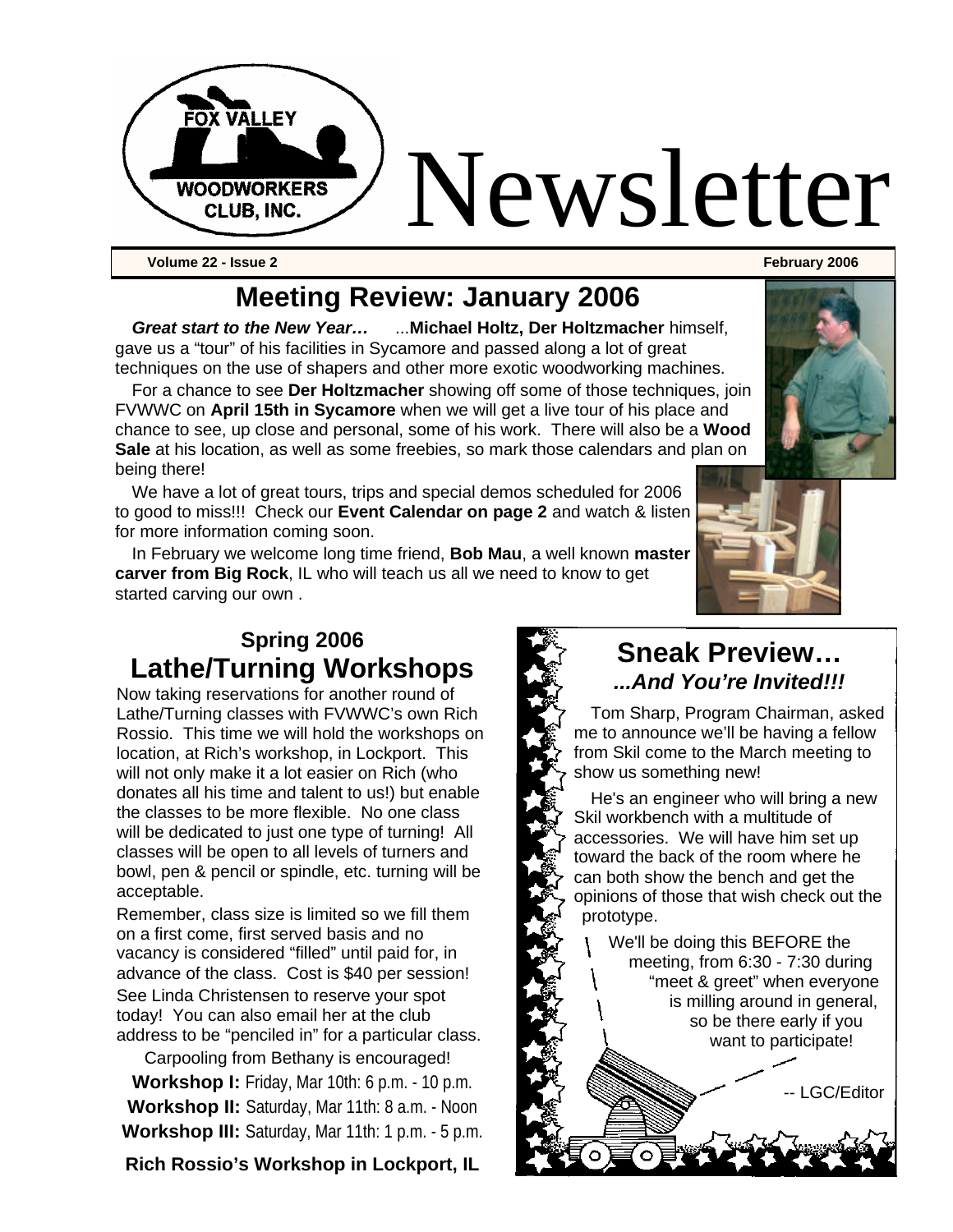## **FVWWC Events Calendar**

| Feb 7th  Tue  7:20 p.m Bob Mau, Master Carver spe-<br>cializing in character carvings.                                                                                             |  |  |  |  |
|------------------------------------------------------------------------------------------------------------------------------------------------------------------------------------|--|--|--|--|
| Feb 15th. Wed., 9:00 a.m FVWWC's Breakfast Club:<br>The Red Apple Restaurant at<br>414 S Schmale Rd - Carol<br>Stream, IL -- All members and<br>friends are is invited to stop by! |  |  |  |  |
| Mar 7th  Tue  7:30 p.m David Orth - Furniture maker                                                                                                                                |  |  |  |  |
| Mar 10th  Fri  6:30 p.m Workshop: Lathe/Turning I -<br>Rich Rossio's in Lockport                                                                                                   |  |  |  |  |
| Mar 11th  Fri  8:30 a.m Workshop: Lathe/Turning II -<br>Rich Rossio's in Lockport                                                                                                  |  |  |  |  |
| Mar 11th  Fri  1:00 p.m Workshop: Lathe/Turning III -<br>Rich Rossio's in Lockport                                                                                                 |  |  |  |  |
| Mar 15th. Wed., 9:00 a.m FVWWC's Breakfast Club                                                                                                                                    |  |  |  |  |
| Mar 25th  Sat  TBA  Road Trip to Kirkland, IL -<br>Shop Tour: Dick Secrest &<br>Field Trip: Kirkland Sawmill                                                                       |  |  |  |  |
| Apr 4thTue  7:30 p.m Bob Willis - Intarsia                                                                                                                                         |  |  |  |  |
| Apr 15th Sat TBA.  Field Trip & Wood Sale: Der<br>Holtzmacher's in Sycamore                                                                                                        |  |  |  |  |
| Apr 19th Wed 9:00 a.m FVWWC's Breakfast Club                                                                                                                                       |  |  |  |  |
| Apr 22nd Sat TBA WORKSHOPS: Scroll Sawing<br>with Pat Lapori & Friends - In<br>Batavia Lutheran Gymnasium                                                                          |  |  |  |  |
| May 2ndTue  7:30 p.m Bob Marino - Festool tools                                                                                                                                    |  |  |  |  |
| May 20th Sat 9:30 a.m Shop Tour: Wally Quanstorm's<br>- Big Rock Shop                                                                                                              |  |  |  |  |
| Jun 6thTue  7:30 p.mTerry West - Windsor Chairs                                                                                                                                    |  |  |  |  |
| Jul 4th: Happy Independence Day! - See you next week!!!                                                                                                                            |  |  |  |  |
| Jul 11thTue  7:30 p.m Gene Westerberg - Shows us<br><b>Woodburning Techniques</b>                                                                                                  |  |  |  |  |
| Jul 24th Sat TBA Workshop: Sharpening by<br>"The Chairwright" Bill Gullberg -<br>Kirkwood, IL                                                                                      |  |  |  |  |

## **FVWWC's Breakfast Club**

On the third Wednesday of each month members are welcome to join "regulars" Bob Burritt, Jim Hildreth, Bud Yackley, the Madden's and others at a informal get together. Brush off the sawdust and come share some good talk, get acquainted with fellow members at The Red Apple Restaurant at 414 S Schmale Rd - Carol Stream, IL where both food & friendship is served warm, with a smile!

## **FVWWC Officers & Staff**

**woodworkers@fvwwc.org**

| President  Ron Gilkerson                  |                       |  |  |  |
|-------------------------------------------|-----------------------|--|--|--|
|                                           | (630) 879-8756        |  |  |  |
|                                           | rongilker@hotmail.com |  |  |  |
| Vice President  Dick Secrest              |                       |  |  |  |
| Treasurer Doug Pfaff                      |                       |  |  |  |
| Secretary  Darrel Anderson                |                       |  |  |  |
| <b>Program CommitteeTom Sharp</b>         |                       |  |  |  |
|                                           | Mike Brady            |  |  |  |
|                                           | <b>Dick Secrest</b>   |  |  |  |
| MembershipRoger Vachon                    |                       |  |  |  |
| Show ChairmanLarry McHone                 |                       |  |  |  |
| Toy Drive Coordinator  Gail Madden        |                       |  |  |  |
| Editor/Webmaster Linda Christensen        |                       |  |  |  |
| Librarian Cheryl Miller                   |                       |  |  |  |
| Raffles/Photographer  Charlie Christensen |                       |  |  |  |
| Members-at-LargeMike Madden               | <b>James Nellis</b>   |  |  |  |
| Show & Tell MC Matt Gauntt                |                       |  |  |  |
| Audio/Visual TechWill Sharp               |                       |  |  |  |
|                                           |                       |  |  |  |
| Greeter Jim Hildreth                      |                       |  |  |  |

## **New Link for Carvers**

Got an email inviting all our club members interested in carving to stop by a new web site:

#### **www.woodcarverswarehouse.com**

They boast a large selection tools, books, supplies  $&$  wood and add new items regularly. *(Let them know if there is something you'd like to see!)*

Stop by, look around ... let them know what you think!

Happy Carving from CJ Whillock and the crew of Woodcarvers Warehouse!

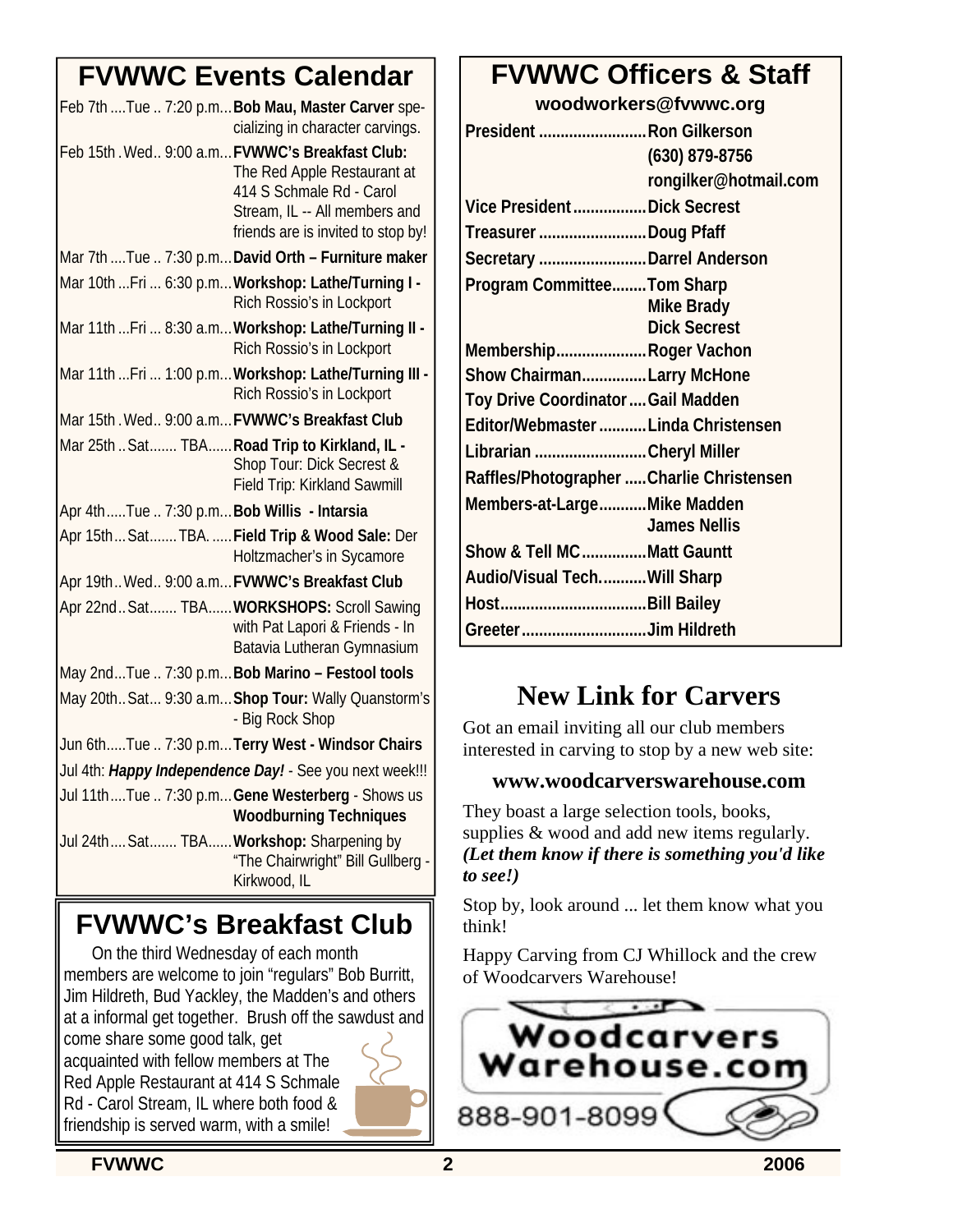## **New Use for UV Lights**

In woodworking, when you glue up a piece of furniture, glue spreads out from the joint and fills the pores in the wood and when it dries, you cannot see the thin film. The problem is these areas must be sanded clean otherwise the stain finish will not soak into the wood in the glue area.

Try using a UV florescent glue. After you glue up your project, you shine a UV light on it and any areas that have glue will shine a bright green.

Titebond® makes a new, profession strength, fluorescent wood glue for interior woodworking is visible under black light and ensures complete



cleanup and sanding to remove all excess glue before finishing.

FVWWCer Sheri Kohout has been checking this out and will bring a wood sample and UV light so we can see how well this works. Sheri has been selling UV lights on eBay to antique glass collectors and pet owners for years and will have some available at the meeting for anyone wanting to get one for the woodshop. Need more info? Contact Sheri at sheriko@concentric.net with questions.



## **FVWWC MONTHLY DRAWING**

Well we are back in the swing of things and had some very lucky folks at our January meeting who went home with some nice prizes:

#### **1st Prize: 16" Dremel Scroll Saw Richard Lentz**

#### **2nd Prize: \$25 AM/EX Gift Cheque John Warwick**

Again this month I do not know exactly what we will have to offer for our but hope to see you there in line ready to buy tickets for your chance to win!

We have some really nice things lined up for the year and hope you will appreciate our efforts to make this one of the clubs most favorite features...

...See you at the meeting!

**Charlie Christensen, FVWWC Raffle Chairman**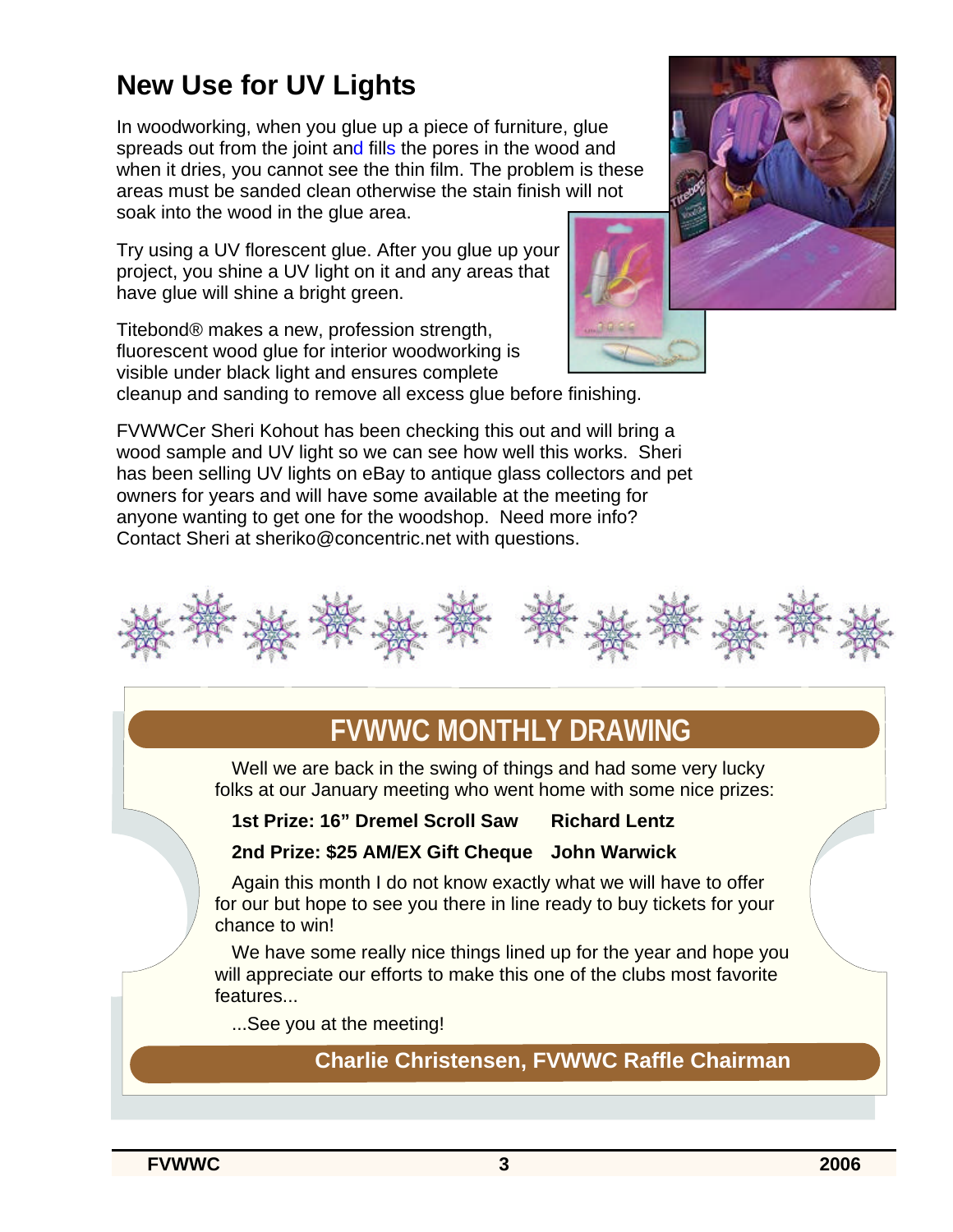h *REPRINTED FROM Issue 141 - Jan 17th, 2006 - Jan 30th, 2006 of Woodworker Journal eZine - Go to: www.woodworkersjounal.com to view/subscribe!*



## **Tool Maker Insider**

*Insights into the tools you use and the people who dream up, design, and produce them.* 

#### **Food-safe Pressure-treated Wood? It's Here!**

#### **By Michael Dresdner**

Two years ago, the EPA banned chromated copper arsenate (CCA) in pressure-treated wood for residential use because it deemed the chemical too toxic. It was soon replaced by alkaline (or amine) copper quat (ACQ) and copper azole (CA), two chemicals that are somewhat less toxic, but still require those handling and cutting treated wood to wear gloves and dust mask. In addition, the new chemicals are so corrosive to aluminum and steel that normal fasteners can't be used with them. Clearly, this was not much of an improvement, which only makes one wonder why someone hasn't come up with a much better solution.

Someone has. It is called TimberSIL, and is a revolutionary wood treatment barrier process that eliminates the problems typical of its predecessors. The result is treated wood that is environmentally friendly, nontoxic, non-carcinogenic, non-corrosive, and whose protective characteristics match or exceed those of many other treatment chemicals combined. It seemed too good to be true, so I called Bill Beard, one of the three owners of Timber Treatment Technologies, TimberSIL's parent company, to find out more.

| Better wood across the board.                                |                                | YES        | <b>NO</b> |                |
|--------------------------------------------------------------|--------------------------------|------------|-----------|----------------|
| <b>FEATURES</b>                                              | <b>TIMBERSIL</b><br><b>SST</b> | <b>ACQ</b> | CA        | <b>BORATES</b> |
| Non-Toxic                                                    |                                |            |           |                |
| Non-Corrosive                                                | æ                              |            |           |                |
| <b>Fire Retardant</b>                                        |                                |            |           |                |
| No Heavy Metals                                              |                                |            |           |                |
| Provides Effective Barrier Against Rot & Decay               |                                |            |           |                |
| Provides Effective Barrier For Most Wood Protection Problems |                                |            |           |                |
| Improves Durability & Strength                               |                                |            |           |                |
| Stainable & Paintable (without bleed through)                |                                |            |           |                |
| Available in Natural Wood Color                              |                                |            |           |                |
| Protection Locked In                                         |                                |            |           |                |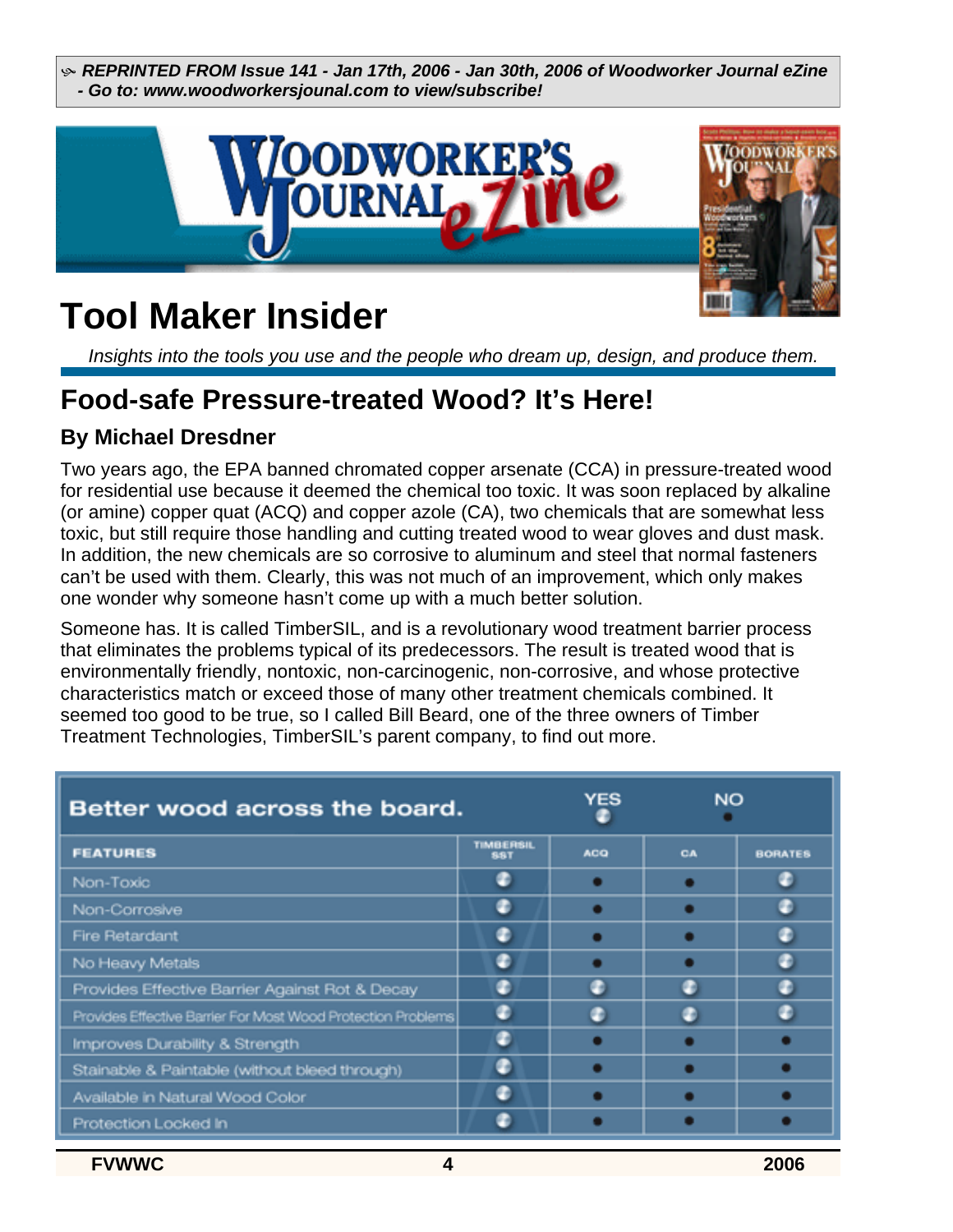#### **http://www.timbersil.com/ -** *"The future of Lumber is Here"*

"TimberSIL is the only nontoxic process designed to protect against rot, decay and other common wood problems," Bill told me, explaining that the difference comes not simply from replacing one poison with another, but by taking a different approach entirely. "Other CCA replacements are copper-based, corrosive, and must contain poisonous fungicides. In contrast, TimberSIL is not a preservative; it's a protectant. A preservative is a pesticide and, as a result, is toxic. We create a protective barrier, effectively removing the food source, in this case, wood, from whatever might want to eat it."



"The end result is actually more effective than the toxic treatments. We have a 40-year warranty on our wood against rot and decay, even for wood below the soil line. There are other advantages as well. Unlike copper-based treatments, the wood does not change color due to the treatment. You can stain it, finish it, paint it, and you can use it indoors, something you can't do with other pressuretreated woods. It's also nontoxic to plants, so it is great for planters, and can even be used for food contact items."

How is it done? The secret is sodium silicate, a common, watersoluble, nontoxic material that has been used in water treatment plants as a corrosion inhibitor, as a replacement for phosphates in detergent, and even in paper manufacture. We come in contact with it every day. "We are simply using it in a different way for a different application," Bill pointed out.

"We put sodium silicate into the wood and use an energy source to convert it. The liquid turns into an insoluble, amorphous, flexible glass just molecules thick that surrounds and protects the wood fibers. In short, it provides a protective barrier against the elements."

If sodium silicate, or potassium silicate, sounds vaguely familiar to you, don't be surprised. Potassium silicate, also called "water glass," is commonly used to waterproof basements, and some violin makers use it on their plate woods. In fact, there is evidence of water glass in some very valuable 300-year-old violins.

The inventor of TimberSIL is Karen Slimak, who, along with Bill Beard and Ron Hobbs, formed Timber Treatment Technologies just two years ago. Bill and Ron both have long histories in the wood coatings and wood treatment industry, while Karen is an environmental toxicologist and a prolific inventor. Apparently, she came up with the TimberSIL process while looking for a fire retardant process for wood. If that's not the perfect definition of serendipity, I don't know what is.



As good as it is, don't expect to see TimberSIL treated lumber at the local store just yet. It's still too new. The company just recently formed an agreement with a primary distributor, Huttig, which has plans for a limited rollout in select areas this spring. Chances are, it will be at least 2007 before you see it all across the country.

Nevertheless, Beard is excited, and looks forward to revolutionizing the treated wood industry. "We feel that we are poised to become a major player in the field of protecting wood."

As for me, I simply feel relieved that someone has come up with a safe alternative to pressure-treated wood that really does cover all the bases. Thanks, Karen.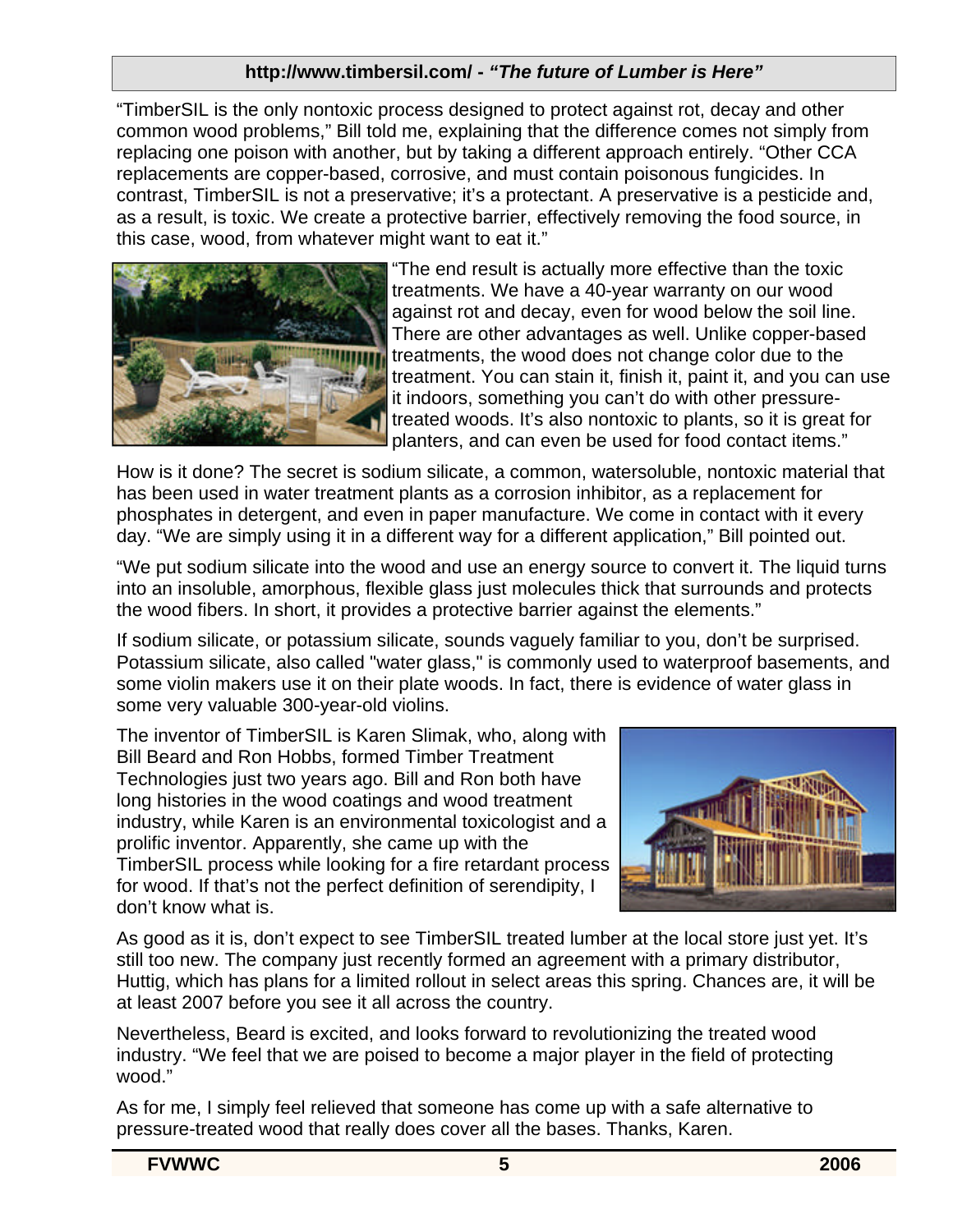# **CLASSIFIED**

## **WANTED**

 $\blacktriangleright$  Looking to buy a Set of 4 or more Mortising Chisels in very, good condition.

#### **Harry "Skip" Davis**

Phone: (217)283-4997 (ans. machine) Cell: (217)772-1099 (voice-mail) E-mail: hdavis@isp01.net

## **HELP WANTED**

**≻Have a request for someone** experienced in floor repair. Friend has moisture damage to the floor & underlayment in a carpeted area and is looking for someone to assess the situation and make a bid to do the needed repairs.

If you have experience, time and interest please contact me and I will pass along the contact info. You can email, call or see me at the next meeting to "apply"!!!

**Linda G. Christensen** (630) 897-4877 woodworkers@fvwwc.org

## **DONATION: FVWWC Silent Auction**

ÿWill bring some Oak hardwood flooring to the meeting on the 7th to be used for a Silent Auction with all proceeds going to FVWWC. I have about 150 sq ft of 3/4 x 2 1/4 in random lengths with some imperfections and damage when removed but much of it useable as flooring or other wood projects.

**Jack Krisha** jek0476@flash.net

## **ASSISTANCE NEEDED**

- **≻A few months ago Stephan Perrault** contracted me to repair and modify the doors of an entertainment center so that they would swing 270 degrees. I recently completed that project and also a few others things for him but he has a couple of additional projects that I think other club members would be better qualified to handle. They are
	- **1. The restoration of an old Stickley (or Stickley style) desk.**

#### **2. The reweaving of rush seat chairs.**

The desk requires the removal of cracked and peeling veneer and the replacement of the desktop, among other repairs and restoration. The chairs require the replacement of the old and worn rush woven seats.

If any club members are interested in taking on these projects, they can call Stephan at his home in Batavia at 879- 9300 or send him an e-mail at perrault@rcn.com.

Stephan is a very cooperative individual who is willing to pay well for the work done and makes prompt payments. He is a pleasure to work for, but I do not have experience in veneer work or the weaving of rush seats and, therefore, I have declined to take on these tasks.

I will be at the club meeting on Tuesday if any members would like to talk to me in person about these projects.

**Jon Wolfe** Jonarden@aol.com

#### **Attention FVWWC Members**

List your For Sale/Wanted Items Free!

**Contact FVWWC Editor/Webmaster (630)897-4877 or woodworkers@fvwwc.org**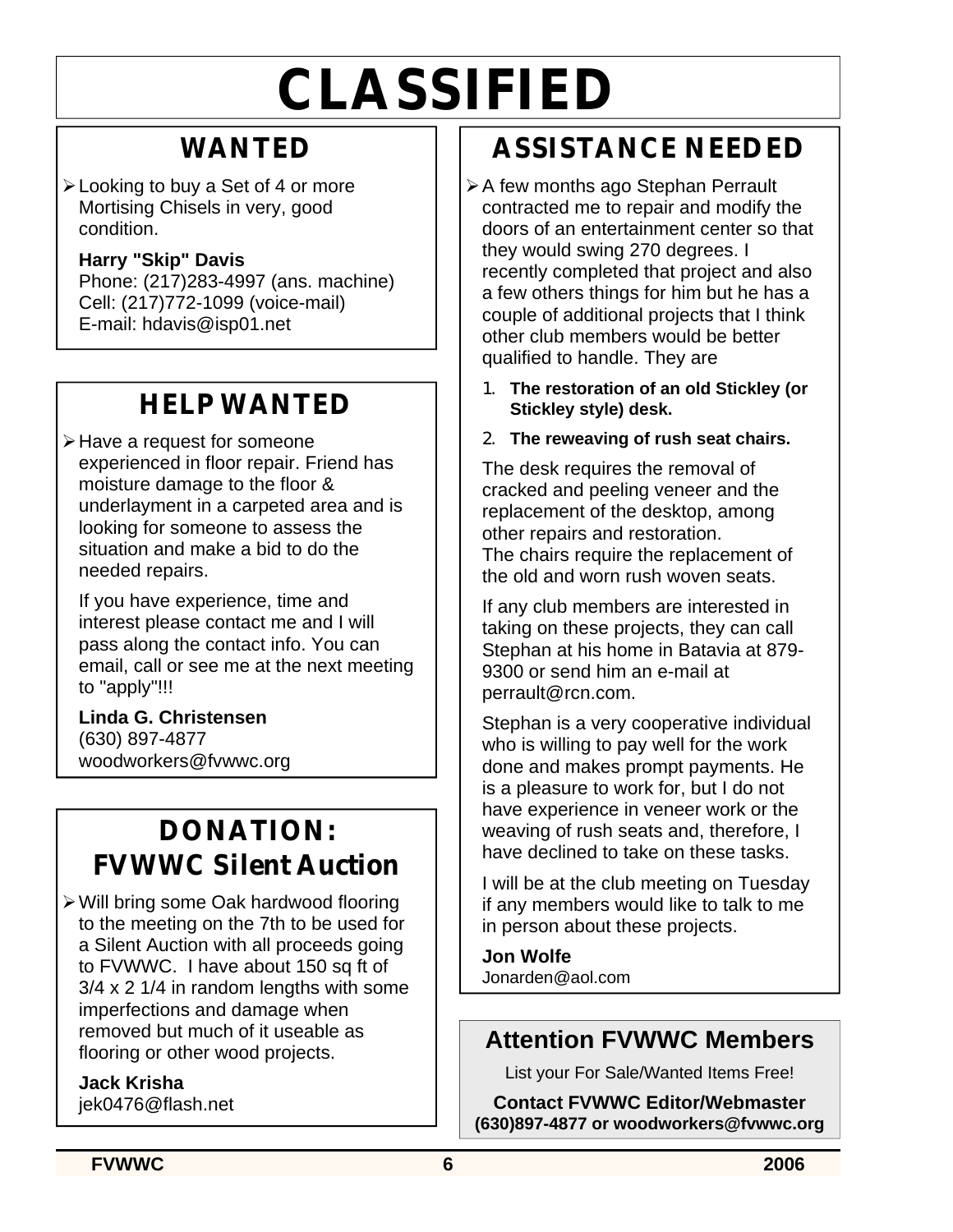### **Show & Tell January 2006**

We got the New Year off to an impressive start with all the marvelous projects members brought to share. Makes one wonder at what they will do for an Encoré the rest of the year!

Those on display were:

- Bill Schwartz: Bathroom Vanity in Curly Cherry & Curly Maple with an oli & wter Polyurethane finish.
- Doug Olson: Harvest Table w/leaves made of Ash and finished with Minwax Satin Poly - Brush to Wipe-on.
- Jack Krisha: Jewerly Box "in progress" of Cherry & Ambrosia Maple with a home made wipe-on poly finish.
- Doug Pfaff: Turned ornament of Maple & Walnut with a brushed lacquer finish.



- Jim Cummings: Inlayed Picture Frames of Oak, Walnut & Maple w/Paduak, Purple Heart, Walnut & Maple Inlays with a Watco Danish Oil finish.
- Joe O'Malley: Christmas Tree Fence in Poplar and painted and decorated with Acrylic paints.
- Jon Wolfe: Lidded Bowl in laminated Maple, Walnut and Dyed Veneer with a Danish Oil finish.
- Tom Sharp: Nightstand made of White and Red Oak with a waterbase wipe-on varnish.
- Alan DeRoss: Bottle Stoppers turned from Olive and Spalted Maple and finished in Minwax polyurethane and a Jewelry Box made of Kauri, finished with Minwax polyurethane, with Sterling Silver accents.
- Larry McHone: Jewelry Box made of Walnut and Birdseye Maple with a Minwax Antique oil finish.
- Rich Rossio: Pen & Pencil Set turned from Pear with a Shellawax finish.

• Robin Blair: "Pyramids" of Padauk, Kauri & Maple and finished in Tung Oil and a covered box of the same materials & finish.

> • Jackie Blair: A Bowl turned from Box Elder with a Shellac finish.

• Jim Gill: Pen Making Grips from unfinished scrap woods.

• Darrel Anderson: Example of sadly water damaged Shaker Boxes and a Towel/Quilt

Rack made of Oak, Siberian Elm and Pine with a Danish oil and poly finish.

• Howard Van Valzah: Bowls turned from Black Limba, with a poly finish, and Teak, finished with Mineral Oil.

**FVWWC 7 2006**